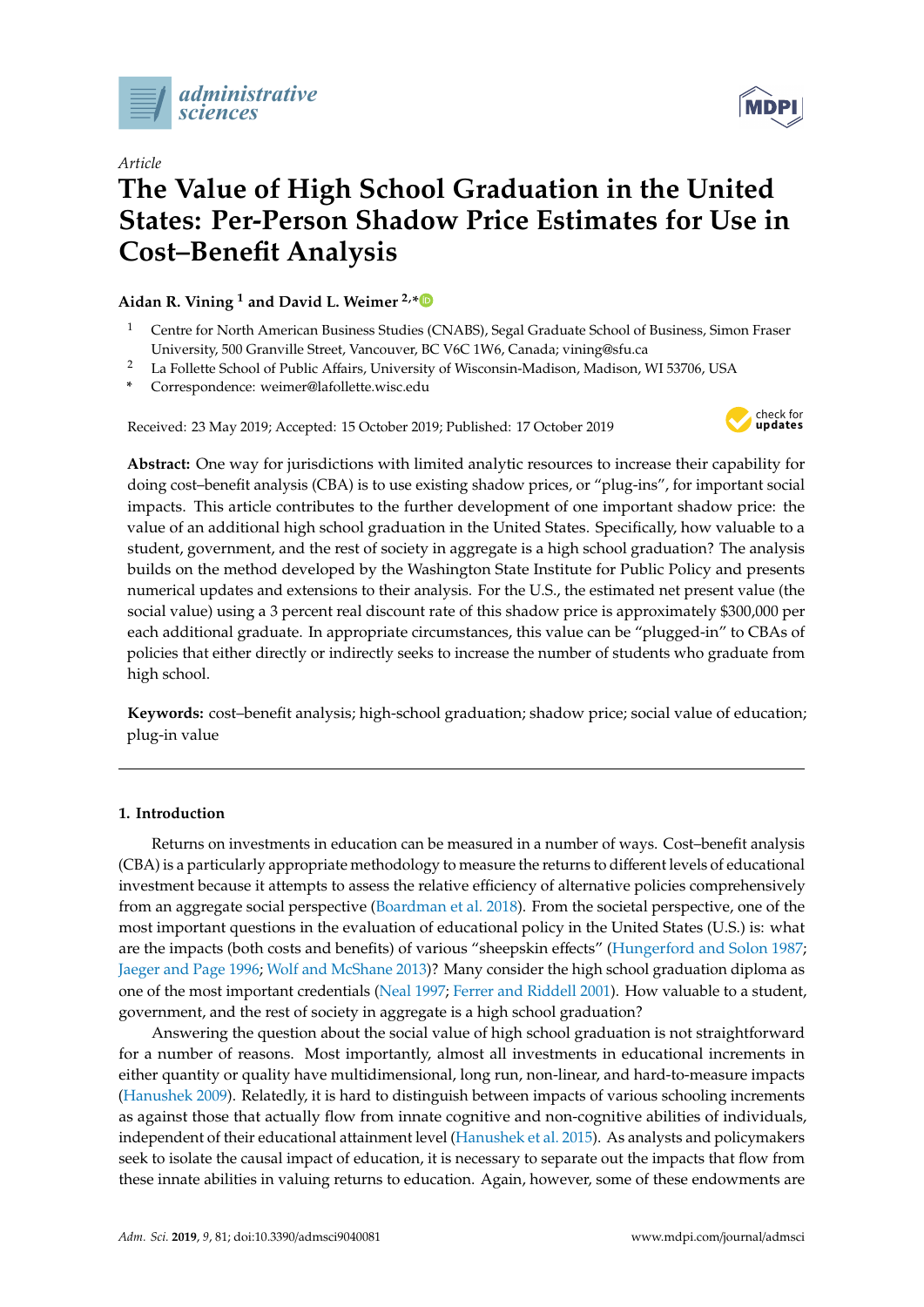difficult to measure convincingly in monetary terms (cost–benefit analysis requires comprehensive use of a money metric). Additionally, because impacts are spread over many years, the costs and benefits of education need to be discounted to present values in order to appropriately compare alternative public investments. Because of this long period of time over which education can have impacts, the selection of the discount rate can have a significant impact on estimates of the net value of educational investments [\(Moore et al.](#page-13-6) [2004\)](#page-13-6). In the United States, the value of graduation is particularly important from a practical policy perspective because, in spite of increases in graduation rates over time, there is still significant variation across U.S. states, and among various minority groups and income levels nationally, in high school graduation rates [\(Belfield and Levin](#page-12-1) [2007;](#page-12-1) [Murnane](#page-13-7) [2013;](#page-13-7) [Papay et al.](#page-14-1) [2015\)](#page-14-1). The variability in high school graduation rates across demographic groups in the United States is considerably greater than that observed in other wealthy democracies [\(Hanushek](#page-13-4) [2009\)](#page-13-4). Although the focus of CBA is on efficiency, these variations also have important distributional and social consequences.

## **2. The Use and Locus of CBA in the United States: The Value of Plug-Ins**

CBA was first widely applied in the United States for water resource projects [\(Hammond](#page-13-8) [1966;](#page-13-8) [Hanley and Spash](#page-13-9) [1993\)](#page-13-9). The development of stated preference methods to assess willingness to pay (WTP) for public goods facilitated CBA's broader application to environmental policy [\(Arrow et al.](#page-12-2) [1993\)](#page-12-2). Even broader application of CBA has resulted from a series of Executive Orders issued over many years by a number of presidents. These executive orders now require federal administrative agencies to apply CBA to proposed major rules through Regulatory Impact Analyses [\(Copeland](#page-12-3) [2011\)](#page-12-3). Major regulatory rules in areas such as behavioral health and accommodation of disabilities have further amplified the importance of CBA in the evaluation of social policies. Outside the United States, the governmental agency use of CBA or related methods is well established in most regions of the world and is now mandated by quite a few national governments for at least some kinds of major projects or programs [\(Boardman and Vining](#page-12-4) [2017\)](#page-12-4).

Under U.S. federalism, in contrast to unitary governmental systems, state governments largely determine policy development in policy areas such as education and child welfare. Inevitably, therefore, they are the appropriate locus for policy analysis in these areas. Facing strong fiscal pressures, many states have sought to improve the efficiency of their programs by mandating, or at least encouraging, CBA in specific policy contexts [\(White and Landingham](#page-14-2) [2015\)](#page-14-2). Unfortunately, however, the CBAs that state agencies have produced have often been minimalist or even perfunctory, partly because many states have lacked the analytical resources to conduct sophisticated analyses that measure impacts affecting both program participants and non-participants, such as taxpayers and employers. However, over the last twenty years, the Washington State Institute for Public Policy (WSIPP), which is an agency of the Washington state legislature, has pioneered the systematic application of CBA at the state level. The WSIPP broad CBA template has been applied to various areas of social policy beyond its initial application to criminal justice policies [\(Aos et al.](#page-12-5) [2006\)](#page-12-5). An important assessment of the application of CBA to social policy has identified the WSIPP framework as exemplary in terms of method, impact and, importantly, practicality [\(Weimer and Vining](#page-14-3) [2009\)](#page-14-3). Subsequently, the MacArthur Foundation and the Pew Charitable Trusts have combined to support states and sub-state localities in adopting the WSIPP approach and in adapting it to local data through the Results First Initiative (RFI). The RFI now assists 21 states, including Minnesota, Connecticut, and Oregon, as well as ten counties spread across the country [\(Pew-MacArthur](#page-14-4) [2019\)](#page-14-4).

The WSIPP approach has three specific features that make it a practical tool for policy analysts [\(Washington State Institute for Public Policy](#page-14-5) [2018\)](#page-14-5). First, it employs meta-analyses of relevant existing empirical studies to provide evidence for predicting the impact of policy alternatives [\(Lee and Aos](#page-13-10) [2011\)](#page-13-10). These reviews primarily focus on evaluations of the implementation of policies in other jurisdictions, but they also assess price elasticities and other parameters that facilitate predicting the consequences of more novel policies. Second, recognizing that the assessment of almost all social policies involves a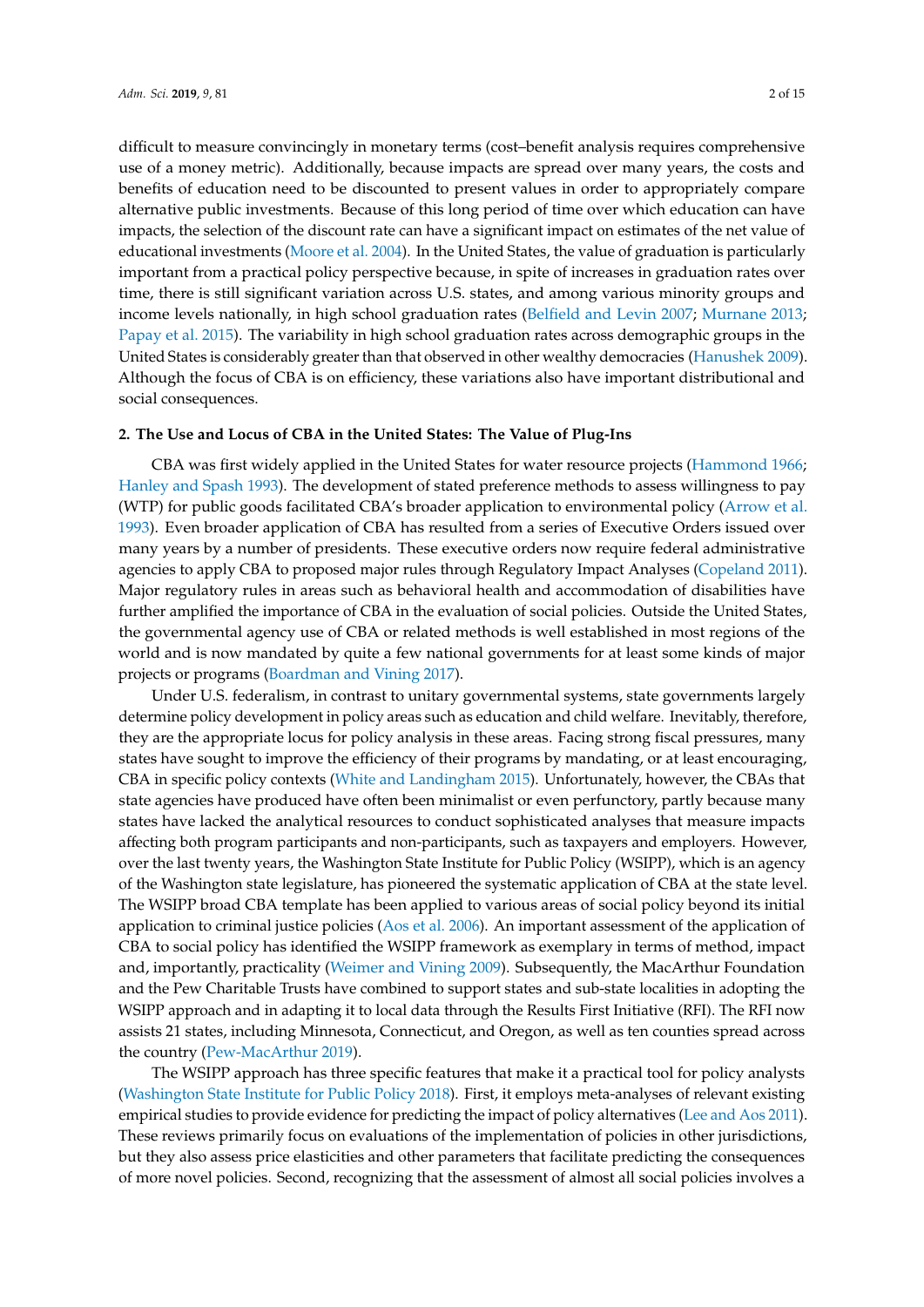greater number of uncertain parameters, it presents results using Monte Carlo simulations that convey the level of certainty in the prediction of net benefits. Third, it develops "shadow prices" (estimates of the social costs or benefits of policy impacts not traded in efficient markets) for a number of important impacts of social policies and applies them consistently across policy areas. All three factors, especially the availability of transferable shadow prices, lower the analytical cost of applying CBA to new policies because analysts in other jurisdictions can "plug them into" their own analyses. As well as lowering analytic costs, the availability of plug-ins promotes consistency in analyses across both policy areas and jurisdictions [\(Boardman et al.](#page-12-6) [1997\)](#page-12-6).

In this article we build on one of the important shadow prices initially developed by WSIPP: the social value of a policy-induced high school graduation in the United States. We update the WSIPP estimate to the year 2019 and make three additional contributions. First, we compile information from a number of diverse sources and use them to assess the credibility of shadow price estimates of high school graduation and, to some extent, further levels of educational attainment (because most of them are themselves dependent on high school completion). Second, we present the results of the updating using a range of different social discount rates. We do so because some jurisdictions recommend or mandate a specific discount rate. Third, we discuss the potential role of various assumptions about productivity change, primarily those related to technological progress, on the potential value of increments in education over time [\(Black and Lynch](#page-12-7) [2001\)](#page-12-7). Apart from its direct impact on individual productivity, education indirectly underlies many other aspects of productivity increases, such as those on management quality [\(Black and Lynch](#page-12-8) [2004\)](#page-12-8). Fourth, we consider benefits of education that do not accrue to those employed but rather to the rest of society—external benefits. In aggregate, we show how a shadow price of high school graduation can be estimated and used for many social policy investment analyses.

# **3. The Value of High School Graduation in Assessing Education and Other Social Policies**

In a review of the application of CBA across a range of social policy areas, [Vining and Weimer](#page-14-6) [\(2010\)](#page-14-6) argue that academic researchers should strive to provide greater assistance to practicing policy analysts in their efforts to monetize the efficiency impacts of policies in terms of present-value dollars. As analysts at the state and sub-state levels usually face severe resource constraints, their capability for doing CBA is greatly increased by the availability of shadow prices that they can plug into their analyses. Over the last decade, researchers and government agencies have developed a number of useful, but hard-to-measure, shadow prices [\(Boardman et al.](#page-12-0) [2018,](#page-12-0) chp. 17). Some of these shadow prices are useful across many different policy areas: the willingness of individuals to pay for reductions in mortality risks that underlie the shadow price for avoided death—the value of a statistical life—falls into this category [\(Viscusi](#page-14-7) [2018\)](#page-14-7). Alternatively, these shadow prices may be primarily useful in a particular policy arena. The victim and criminal justice system costs that provide shadow prices for avoided crimes and standardized unit costs that facilitate monetizing inputs and impacts of substance abuse interventions both fall into this latter category [\(McCollister et al.](#page-13-11) [2010,](#page-13-11) [2017,](#page-13-12) [2018\)](#page-13-13).

The social value of an additional high school graduation is potentially an important shadow price in a number of different areas of social policy. Most obviously, it is useful in the analysis of school-level policies that can directly affect the graduation rate, but the value of high school graduation can also be an important impact of juvenile justice, substance abuse, foster care, and mental health policies. These policies, although not directly aimed at improving the chances of high school graduation, can nonetheless often affect it. Even policies that affect early childhood development, such as preschool, nutrition, and child protection programs, can also affect educational attainment later in life [\(Burger](#page-12-9) [2010\)](#page-12-9). The availability of a shadow price for high school graduation thus increases the feasibility of conducting CBA in a wide range of social policy areas.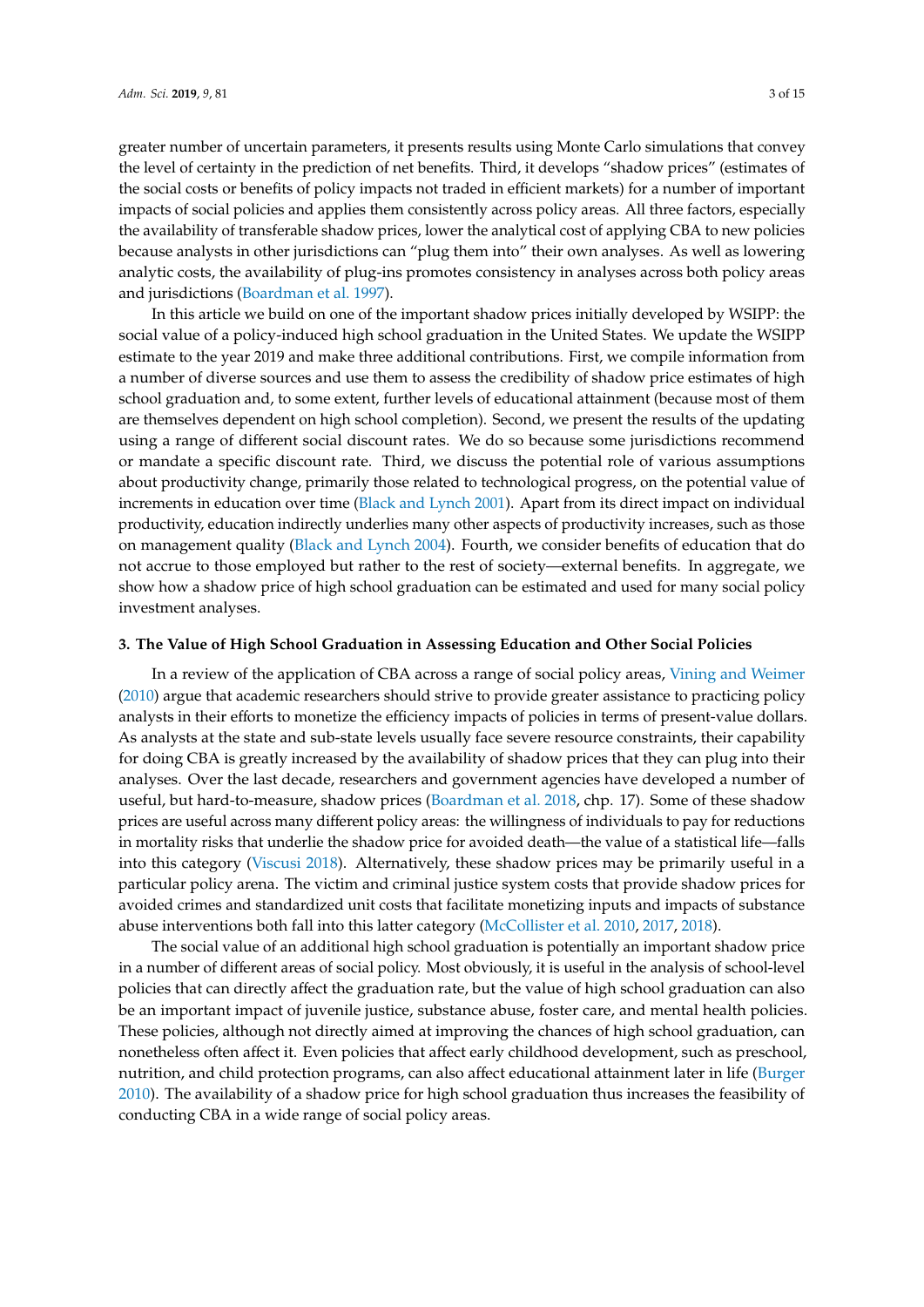#### **4. Steps in Estimating a High School Graduation Shadow Price for the United States**

In this article, we draw upon both WSIPP work and [Boardman et al.](#page-12-0) [\(2018\)](#page-12-0) to derive a current estimate of the total social value of a high school graduation. [Boardman et al.](#page-12-0) [\(2018\)](#page-12-0) updated the earlier WSIPP graduation shadow price by incorporating more recent earnings data. They also presented shadow prices for several different social discount rates. Here we reprise, review, and update the steps needed to derive a high school graduation shadow price and show how these kinds of shadow prices can be derived using information from a number of diverse sources.

Developing a shadow price for high school graduation involves nine steps. Performing all of them produces an estimate of the present value of net benefits that accrue directly to those graduating and indirectly to the rest of society. Step (1) is to predict earning increments for people with increasing levels of educational attainment over their working lives. Step (2) is to add an estimate of the value of fringe benefits to earnings in order to estimate the full economic value of compensation ("full compensation") to individuals, as this is the appropriate measure of employee benefits from employment over employees' working career. Step (3) is to adjust the expected value of full compensation for the effect of predicted real economic growth over a life cycle. Step (4) is to adjust the estimates to take account of mortality risk during the working lives of individuals. Step (5) is to net out the effects of educational attainment on earnings from those deriving from individuals' initial cognitive and other endowments, as we are interested in the causal impact of the former. Step (6) is to discount earning gains to 2019 dollars in order to obtain current estimates of the present values of both costs and benefits, and of net benefits. Step (7) is to specify some alternative paths to further higher levels of education that are contingent on high school graduation and that thus only become available with achievement of graduation. Step (8) is to adjust estimates to take into account the costs of education. The final and ninth (9) step is to consider the potential external impacts (positive or negative externalities) that flow from changed productivity (which are expected to be an increase) over time; these are the benefits and costs that accrue to other members of society. In order to structure the discussion that follows, Table [1](#page-4-0) summarizes the nine steps as well as the major sources for deriving each step (columns one and two respectively). In the third column, the table comments on some weaknesses of the currently available data and methods at each step. As well, it summarizes some "wish list" items for further research that would confirm, improve, or augment the estimates we provide here (which are italicized in the table).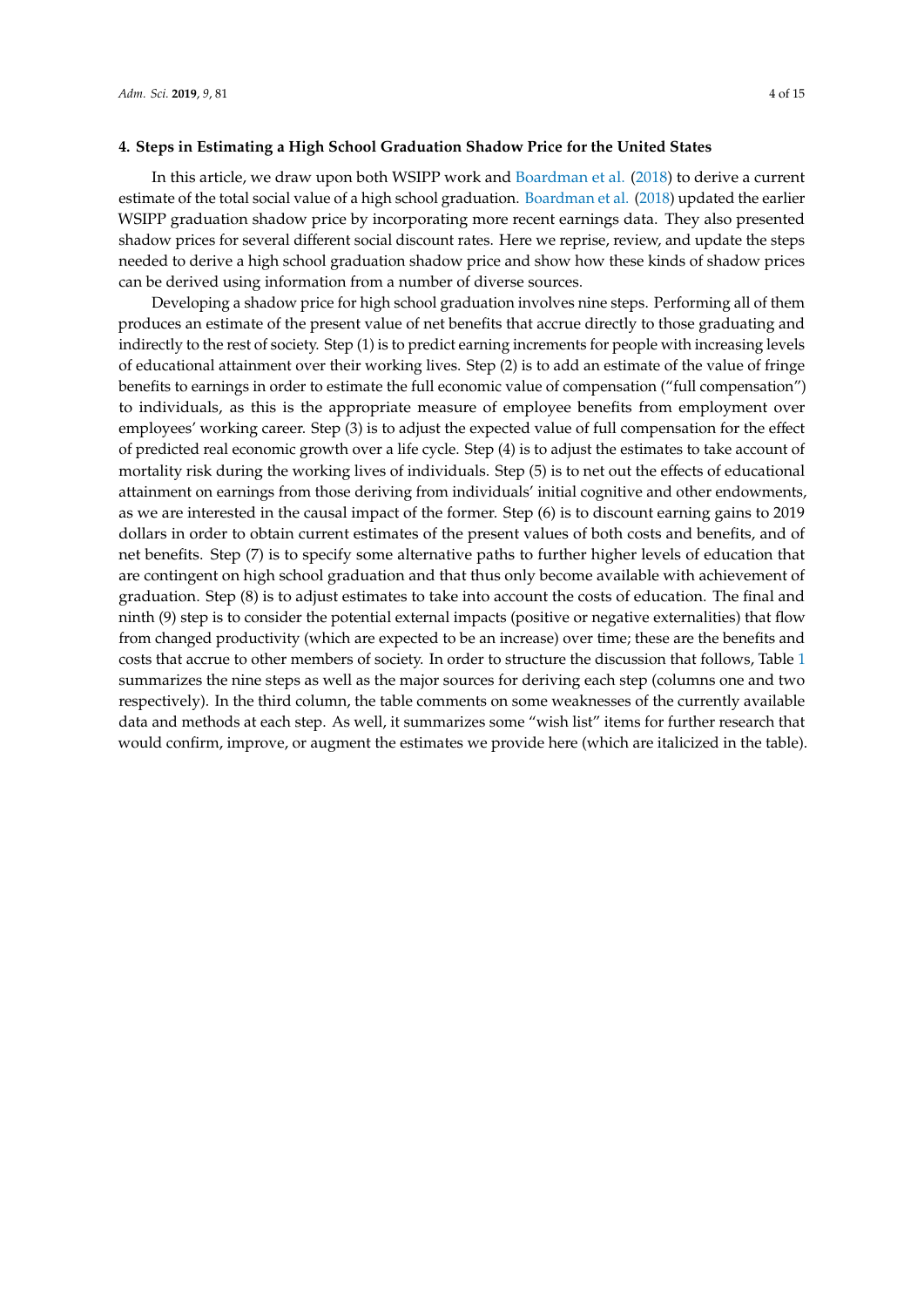<span id="page-4-0"></span>

| <b>Step</b>    | <b>Task</b>                                                                                   | <b>Sources</b>                                                                                            | Comment/Prefer                                                                                                                                                                                 |
|----------------|-----------------------------------------------------------------------------------------------|-----------------------------------------------------------------------------------------------------------|------------------------------------------------------------------------------------------------------------------------------------------------------------------------------------------------|
| 1              | Predict earnings over life-cycle by<br>level of education                                     | Community Population Survey<br>for the years 2002-2014                                                    | Current projections based on historical<br>experience. Consider recent demographic and<br>economic trends; make estimates conditional on<br>specific demographic characteristics.              |
| $\overline{2}$ | Adjust earnings for fringe benefits<br>to get full compensation                               | United States Bureau of Labor<br>Statistics (2017)                                                        | Current projections based on historical<br>experience. Consider implications of gig<br>есопоту.                                                                                                |
| 3              | Adjust full compensation for<br>predicted real economic growth<br>over life cycle             | Washington State Institute for<br>Public Policy (2018)                                                    | Current projections based on historical<br>experience. Rather condition value on<br>assumed values of real economic growth.                                                                    |
|                | Adjust estimates to take account of<br>mortality risk during working life                     | United States Life Tables (Arias<br>2014)                                                                 | Assumes mortality risk independent of<br>education. Make mortality risk conditional on<br>educational attainment.                                                                              |
| 5              | Net out effects of cognitive and<br>other endowments from education<br>attainment             | Heckman et al. (2015)                                                                                     | Relies on complex econometric estimates.<br>Seek additional estimates for robustness.                                                                                                          |
| 6              | Discount stream of gains from<br>high school graduation for time to<br>obtain present value   | Various discount rates including<br>OMB's 3 and 7 percent; Moore et<br>al. (2004); Boardman et al. (2018) | Assumes retirement at age 65 ignoring<br>benefits beyond working life. Adjust time<br>horizon to account for work beyond 65.                                                                   |
| 7              | Specify probabilities of alternative<br>educational paths following high<br>school graduation | <b>Current Population Survey ()</b>                                                                       | Assumes current educational paths. Specify<br>path ratios by state or local jurisdiction.                                                                                                      |
| 8              | Adjust estimates to take account<br>of the costs of education                                 | National Center for Education<br><b>Statistics</b>                                                        | Assumes recent costs. Update cost ratios and<br>estimates frequently.                                                                                                                          |
| 9              | Take account of possible impacts<br>from increased productivity on<br>the rest of society     | Acemoglu and Angrist (2000);<br>Breton (2010); Belfield et al. (2011)                                     | Assumes productivity spillovers continue<br>over working life and ignores<br>improvements in consumption efficiency.<br>Consider ways of integrating consumption<br>efficiency into estimates. |

**Table 1.** Steps in Estimating High School Graduation Shadow Price.

We now explain the basis for each of the nine steps and the major sources for each of them. These data are not perfect (as is normally the case!). So, in the spirit of fostering the dissemination of shadow prices that might be usable in other CBA studies, we discuss both the weaknesses and potential improvements or augments to the value of the high school graduation shadow price.

## (1) Life-Cycle Earnings by Educational Level

Conceptually, the social valuation of all increments to education begins with its effect on the productivity of individuals: better-educated workers are generally more productive, so that their labor produces greater value to the economy. Most of the value of that increased productivity accrues to employed individuals themselves, but some accrues to other members of society. The starting point for assessing productivity, therefore, is earnings, which depend on wages set by the marginal contribution of the worker to the value of output. Incremental earnings for higher levels of education reflect greater productivity.

WSIPP used data from the Community Population Survey (CPS) for the years 2002–2010 to estimate average earnings by age cohorts for people with four distinct levels of education: less than high school diploma, high school diploma, some college (including associates degrees), and four-year college or more advanced degree. In this analysis, we are primarily interested in high school graduation, but briefly discuss other levels of attainment because the various sequential levels are inextricably linked. As explanatory variables, the WSIPP model included both age and the square of age (a quadratic function), as well as indicators for years. [Boardman et al.](#page-12-0) [\(2018\)](#page-12-0) added data for years 2011–2014 and also re-estimated the model. Following WSIPP, they used the total value of personal earnings (PEARNVAL) as the dependent variable. It was derived from the March Supplement updated to 2016 dollars, using the U.S. Bureau of Labor Statistics (BLS) implicit price deflator. These earnings were weighted using basic standard socio-demographic probability factors (the variable MARSUPWT). The CPS data included individuals with no earnings and, therefore, the estimates took account of expected labor force participation (LFP) over individuals' normal working years. [Boardman et al.](#page-12-0) [\(2018\)](#page-12-0) ignored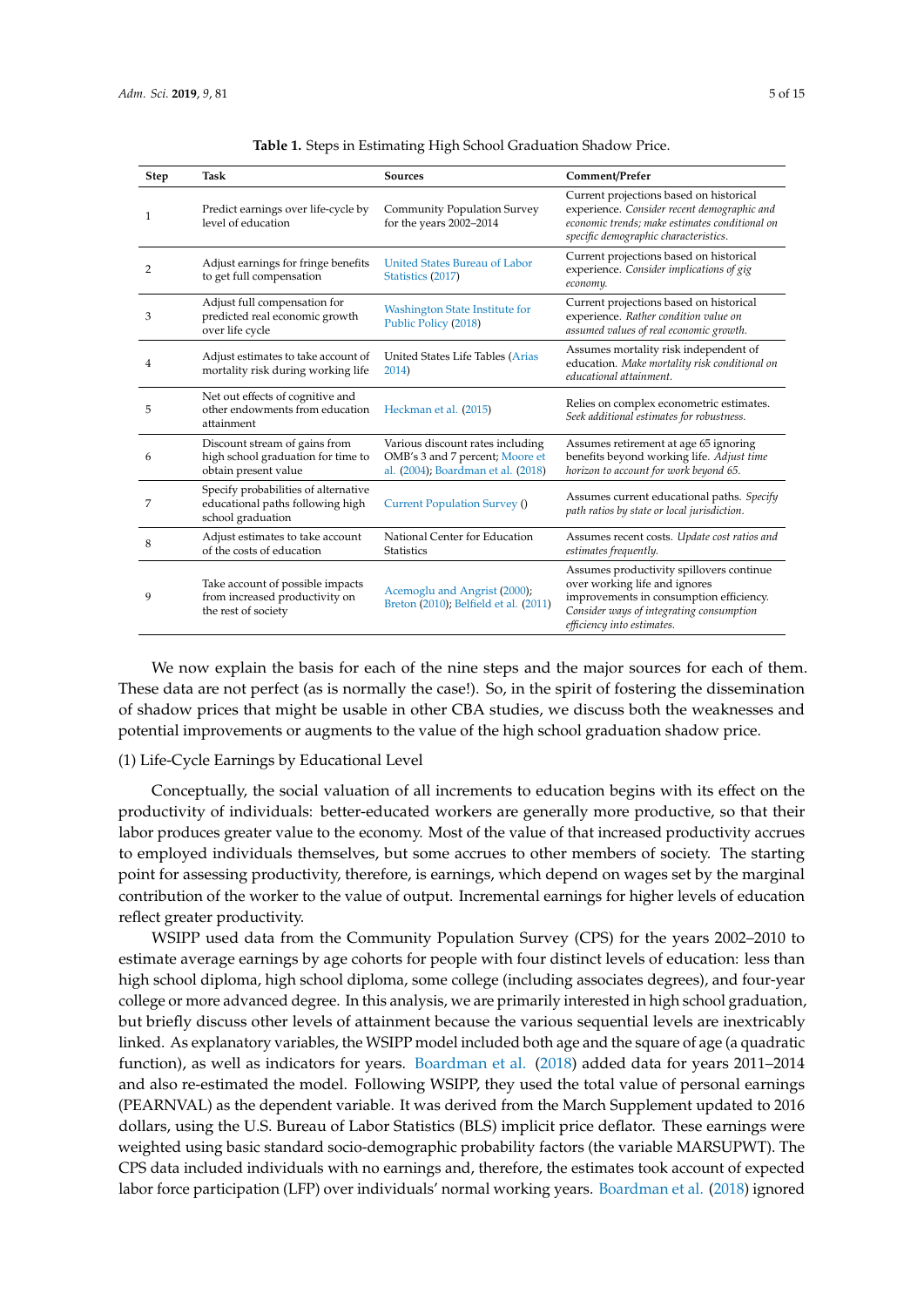part-time earnings, assumed on-time college graduation, and assumed zero earnings for both those aged 18 and 19 (for those with some college) and for those aged 18 to 21 (for those with a college degree). For age groups, [Boardman et al.](#page-12-0) [\(2018\)](#page-12-0) set the age 24 earnings at the real value estimated from the 2014 CPS; in other words, they used 24 as the reference point age in their model. They then predicted earnings for ages over 24 using the estimated equations. Earnings for those younger than 24 years were also taken for each group from the 2014 CPS.

This approach assumes that the estimates of the effects of age and education on earnings in recent years provide good predictions of these effects in the future. Demographic trends, such as the ageing of the population, and economic trends, such as increasing use of artificial intelligence and robots, may eventually change the underlying relationships between education and earnings. Accurately predicting such trends and their impacts is beyond the capabilities of social science. Fortunately, the discounting process we discuss in step 6 places greater weight on nearer term impacts less affected by trends. Nonetheless, the possibility of major shifts in the structure of the economy introduces uncertainty beyond that accounted for the sort of evidence-based analysis we present here.

Note that it would be possible to develop the relationships of earnings to age conditional on demographic characteristics as well as education attainment. For example, it could be that, specifically, in the U.S. context, the earnings of African Americans and other minorities depend more on high school graduation than do the earnings of whites. As most competent CBAs seek to measure benefits as the aggregation of the benefits and costs borne by individuals with standing, the higher earnings would be relevant for assessing the efficiency of a policy that differentially increases the graduation rate of African Americans. Most analysts would regard this finding as worth reporting. However, the corollary is that the effect of education on earnings is not as large as for whites. Would the politico-bureaucratic environment allow analysts to value other groups' high school graduations less than for African Americans? These valuation questions are not purely hypothetical as is shown by the proposal of the Environmental Protection Agency to value mortality risk reductions more for younger than older people [\(Aldy and Viscusi](#page-12-15) [2007\)](#page-12-15).

### (2) Adding Fringe Benefits to Estimate the Value of Total Compensation

Earnings do not fully capture the cost of labor to firms and therefore differences in earnings alone underestimate the value of gains in productivity to society. Additionally, firms not only pay wages, but also usually provide additional employment benefits, such as health insurance and retirement contributions. Estimates of the value of productivity gains from educational increments to the employed should be based on total compensation; that is, on dollar earnings plus the estimated dollar value of all fringe benefits. There is a significant difference in the value of earnings and total compensation to individuals. The WSIPP derived an average ratio of total compensation to wages of 1.441, using BLS data on the percent of total compensation paid to civilian workers as wages. [Boardman et al.](#page-12-0) [\(2018\)](#page-12-0), however, estimated the ratio of total earning to wages to be somewhat higher at 1.462. They then multiplied wages for an education level and projected age category by this ratio [\(United States Bureau](#page-14-8) [of Labor Statistics](#page-14-8) [2017\)](#page-14-8).

Using contemporary estimates of the value of fringe benefits to predict future total compensation may introduce error in out-year predictions if the structure of the economy changes. For example, many so-called gig jobs, such as Uber and Lyft driving, do not provide the sort of fringe benefit packages commonly offered by conventional firms. If the proportion of the workforce in the gig economy grows, then the contemporary estimates of fringe benefits are likely to lead to overestimates of full compensation in future years. (3) Adjusting for Predicted Real Growth in Total Compensation

over Time Both earnings and fringe benefits can be expected to grow in real terms over time as

technological improvements increase the productivity of workers to some extent, either immediately or eventually. However, there is considerable evidence that technological change has differential effects on the value of labor for workers at different levels of education [\(Moretti](#page-13-15) [2004\)](#page-13-15). For example,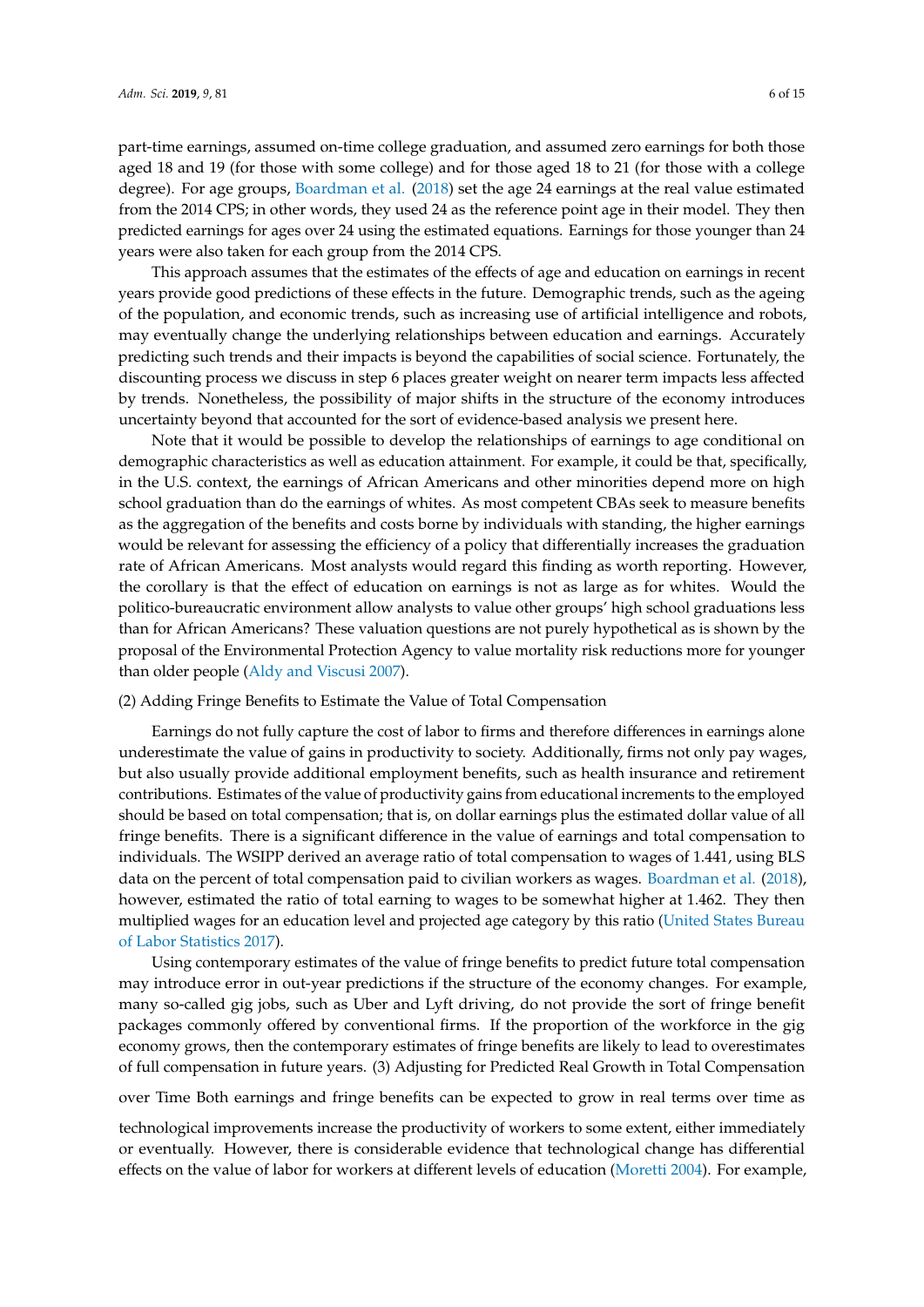technological change that induces plant automation almost certainly reduces the relative value of the labor of less-educated workers compared to that of more-educated workers [\(Doms et al.](#page-13-16) [1997;](#page-13-16) [Riddell](#page-14-9) [and Song](#page-14-9) [2017\)](#page-14-9). Predictions of future earnings and total compensation, therefore, should try to take account of secular changes in productivity related to technological change and other related factors.

In terms of making plausible predictions about future productivity, the devil is in the implementation details. The most straightforward approach to predicting changes in future (real) earnings is to assume that the rate of change will continue to follow recent trends. WSIPP analysts estimated growth rates in real earnings and the ratio of total compensation to earnings based on time series analyses of annual data over the last six U.S. business cycles (a relatively long time period). [Boardman et al.](#page-12-0) [\(2018\)](#page-12-0) used the WSIPP estimates for the real annual growth rate in earnings. Most relevantly to this analysis, they estimated the change to be negative at −0.0062 for those without a high school diploma as against positive 0.0053 for those with a high school diploma. They also used the WSIPP estimate of 0.00041 for the annual growth rate in the total compensation to earnings ratio. Using these assumptions, they projected average real total compensation by age. Their estimates are averages at particular ages and, therefore, took into account an estimated LFP rate at particular ages; that is, they accounted for the zero earnings of those who are not employed. Workforce participation is predicted to decrease at older ages for all educational levels, so average earnings eventually decrease even for more highly educated groups that are predicted to enjoy positive real growth in wages. As with earnings and total compensation, predicting real wage growth assumes historical continuity.

Table [2](#page-6-0) pulls together these three initial steps in order to summarize the ratios of earnings for high school graduates, those with some college, and college graduates relative to the earnings of those who have not graduated from high school. These further levels of education are relevant to this analysis because almost all further education requires high school completion. Table [2](#page-6-0) further disaggregates these ratios to the ages 30, 40, 50 and 60. As one would expect, given our discussion and the evidence, those ratios are consistently larger for a higher level of educational attainment at any age. Also as one would expect, the ratios increase in size with age. For example, on average at age 30 years those who graduate from high school—but obtain no further education—earn 1.54 times more than those who do not graduate from high school. This ratio grows to 2.25 by age 60. In sum, high school graduation pays off for employees. Furthermore, the individual gains from high school graduation (perhaps surprisingly) are somewhat equally spread over a working life, even though one might expect them to decline more quickly than they would at any higher level of education.

| Years of Age | <b>High School Graduate</b> | <b>Some College</b> | College Degree or Higher |
|--------------|-----------------------------|---------------------|--------------------------|
| 30           | 1.54                        | 1.76                | 2.97                     |
| 40           | 1.74                        | 2.10                | 3.65                     |
| 50           | 1.97                        | 2.52                | 4.54                     |
| 60           | 2.25                        | 3.07                | 5.82                     |
|              |                             |                     |                          |

<span id="page-6-0"></span>**Table 2.** Ratio of Earnings of Some College or College Completion Relative to No High School Completion at Selected Ages.

(4) Adjusting Estimated Earnings to Account for Predicted Early Mortality

Table [2](#page-6-0) demonstrates that productivity gains accrue over the whole working lives of individuals. As a starting point, it is reasonable to assume that people continue to work to the assumed standard age of retirement. However, some people die before they reach retirement age, unfortunately terminating the productivity gains that derive from education or anything else. To take account of the risk of premature mortality, each year of earnings is weighted by the probability of surviving to the next year. As these probabilities are solely based on age, they do not take account of important demographic differences, such as gender [\(Arias](#page-12-10) [2014\)](#page-12-10). Further, and most relevant to this analysis, using undifferentiated survival probabilities assumes that mortality risk is not causally related to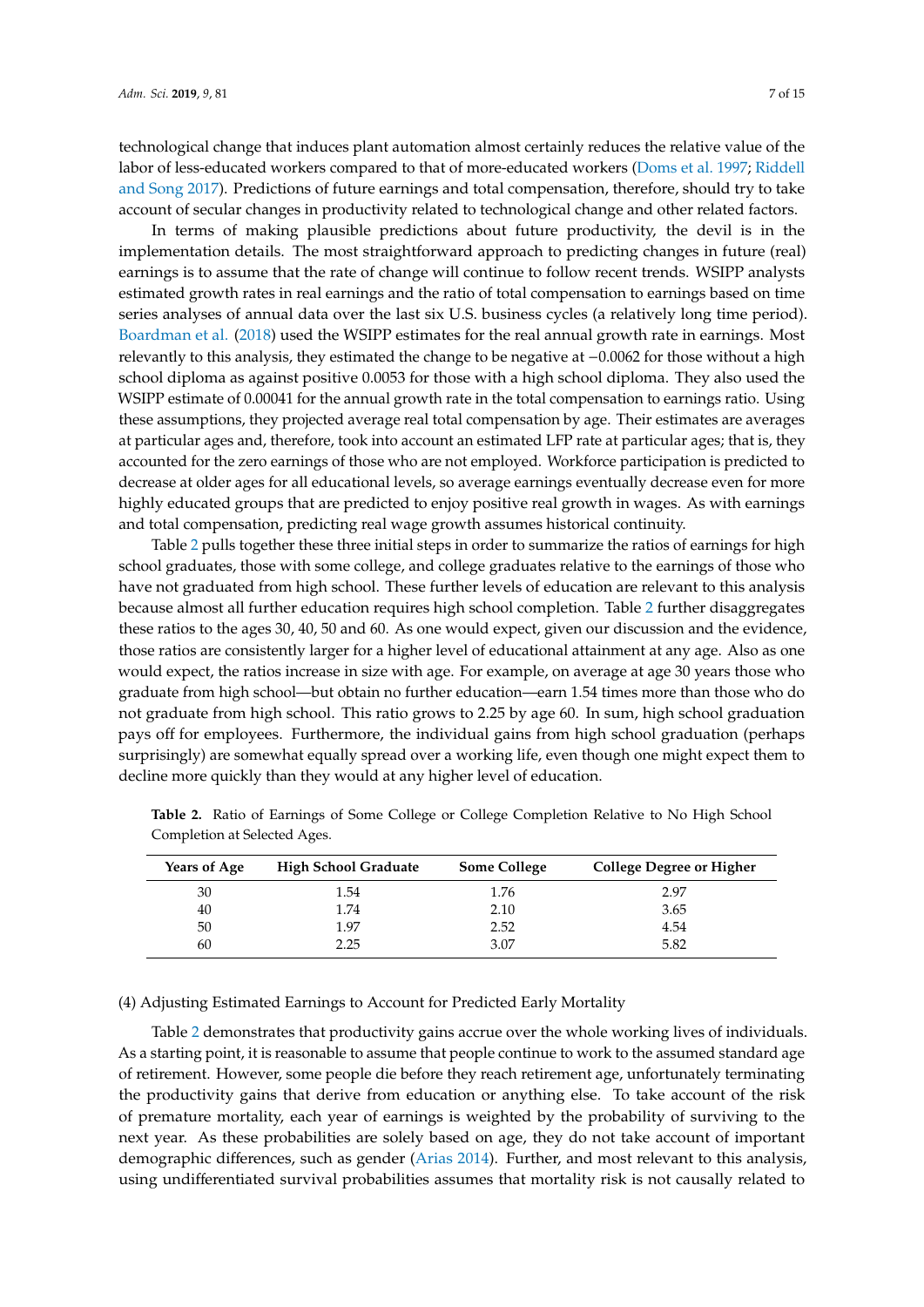education level. There is certainly a positive association between better health and higher levels of education [\(Goldman and Smith](#page-13-17) [2011;](#page-13-17) [Deaton](#page-12-16) [2015\)](#page-12-16). However, the *causal* relationship of education on health—including mortality—is much more complex. Nonetheless, a higher education level almost certainly contributes to greater longevity and other positive behaviors and outcomes (the "health gradient") though there is likely some reciprocal causality with better health contributing to educational attainment [\(Haas](#page-13-18) [2006\)](#page-13-18). Ignoring this, almost certainly results in a bias that underestimates the productivity gains deriving from education [\(Cutler and Lleras-Muney](#page-12-17) [2010\)](#page-12-17). However, the impact of these mortality differences is likely to be less important for young age cohorts. Furthermore, the impacts of the mortality difference on the present value of productivity gains are likely to be relatively small because of discounting.

## (5) Netting out the (Non-Educational) Causal Effects

Superior cognitive, non-cognitive, health, and other endowments may make some individuals more productive than others at any level of education. Fortunate individuals with better cognitive and health endowments may very well have had earnings like others at their education level, even if they had not attained that level. Consequently, the difference in total compensation between high school non-completion versus completion risks overestimating the causal effect of moving from a lower to a higher level of educational attainment. Based on earlier analysis by [Heckman et al.](#page-13-14) [\(2015\)](#page-13-14), WSIPP provided an estimate of the causal effect of cognitive and other endowments versus those that can be reasonably be attributed to educational attainment. More recently, [Boardman et al.](#page-12-0) [\(2018\)](#page-12-0) employed the same causal factors as employed by WSIPP and applied them to high school graduates relative to those that did not graduate. They applied a causal effect of 50 percent to the present value of total compensation gains for those graduating from high school relative to the gains of those who drop out. In other words, half of the compensation gains were attributed to cognitive and other endowments rather than to educational attainments. Along the same lines, they imputed causal effects of 56 and 42 percent to the gains from some college relative to high school graduation and college degree or higher relative to some college, respectively.

Estimating the causal effect of educational attainment from observational data is challenging, requiring a number of modeling assumptions and the application of sophisticated econometrics. Additional efforts employing different data and methods would be welcome to increase the robustness of estimates of the causal effects of educational attainment.

### (6) Discounting the Predicted Compensation Streams

When policies have costs and benefits that vary over time, CBA values them in terms of their present values, and ultimately in terms of the net present value (NPV). Present values of policies with long time horizons are quite sensitive to the selected social discount rate level. Estimates based on people's willingness to trade current for future consumption (the marginal rate of pure time preference) tend to be lower than estimates based on the opportunity cost of public investment (the marginal rate of return on private investment), although the gap has been narrowing; estimates can also be modified based on optimal growth models [\(Moore et al.](#page-13-19) [2013\)](#page-13-19).

The present value of the benefits of high school graduation is found by discounting the benefits over the 18–65-age range. Note that, although this age range is conventionally used to define the working life, there is actually considerable variation. As long as there is no systematic relationship between educational attainment and length of working life, this variation will have only a small impact on the shadow price estimates. However, if there is a relationship, such as much later retirement by those with higher educational attainment, then there could be a more substantial effect on the shadow price. Specifically, if those with higher educational attainment tend to work longer, then the estimated shadow price will be too small.

We do so initially separating the individual (private) benefits from the external (public) benefits as this facilitates replication or further adjustments. Table [2](#page-6-0) which we discuss below in detail shows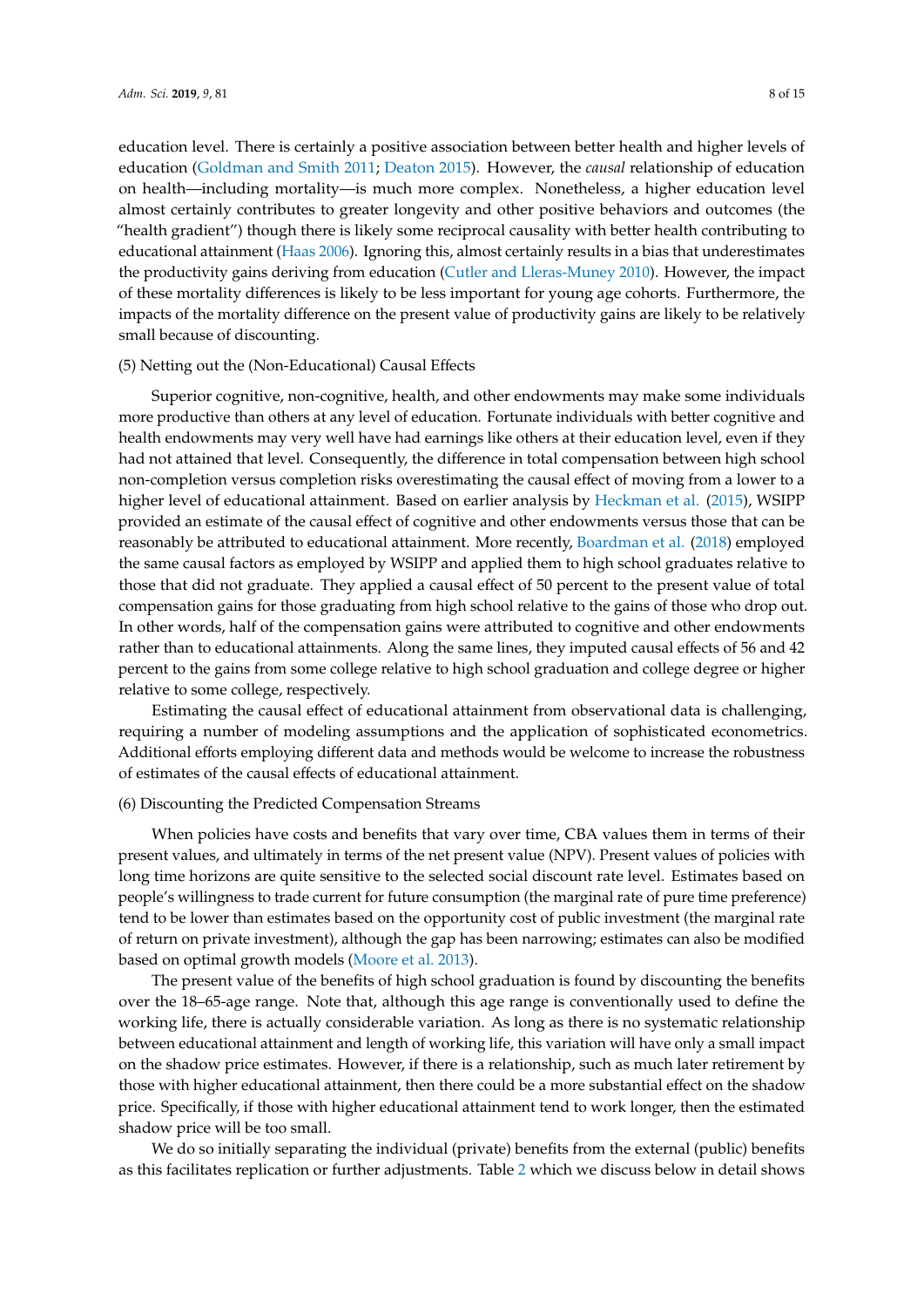#### (7) Specifying Pathways across Different Educational Levels

In a world where high school graduation was the only sheepskin effect, the difference in the present value of lifetime productivity of those who have—as against those who have not—graduated from high school would appropriately measure the total productivity gains from education. However, the completion of high school is a required gateway for most of the options for further levels of education and, therefore, for additional gains in productivity that are essentially contingent on achieving high school graduation.

WSIPP used percentage estimates of expected value of these mostly sequential options that were specific to Washington State. Their percentages were 26, 38, and 36, respectively, for the three levels of educational attainment. To develop a U.S. national estimate, [Boardman et al.](#page-12-0) [\(2018\)](#page-12-0) used data from the CPS. Using it, they estimated that, conditional on earning a high school diploma, 34 percent of those who graduated obtained no further formal education, 31 percent went on to obtain some college, and 35 percent continued on to earn a bachelor's degree or higher. In sum, they estimated that nationally 66 percent of graduating high school students pursued some additional higher education, which is, not surprisingly, somewhat lower than the 74 percent found in Washington State.

As will be clear from the differences in probabilities between the Washington state and national educational pathways, the national shadow price can differ from that estimated for particular states. The pathways may also differ among local jurisdictions. Ideally, analysts should use the particular pathway probabilities relevant to the affected population of the policy being assessed. As these probabilities can be readily altered, this is one adjustment that most analysts would be able to make provided they have local data on educational paths available.

A more fundamental adjustment would be to relax the assumption that all post-secondary education occurs immediately after high school graduation. In practice, some adults will go on to obtain higher education after some period of employment. Estimates of the frequency of later attainment, as well as the assumption that later attainment has the same effect on productivity as earlier attainment, would allow these less traditional paths to be built into the shadow price estimate.

#### (8) Adjusting Estimates to Account for Educational Costs

Education involves both an opportunity cost for the student and imposes real resource costs on society. The WISPP analysis assumed that the marginal cost of completing high school is zero—-that is, there would be negligible real resource savings by schools from each additional drop out. However, [Boardman et al.](#page-12-0) [\(2018\)](#page-12-0) estimated the opportunity cost to students from undertaking incremental study by assuming zero earnings for ages 18 and 19 for those who obtained some college and for ages 18 through 21 for those who obtained a college degree or higher. They calculated that the present value of the resource cost of education by discounting an average annual cost of college of \$19,281 for two-year colleges for those with some college and \$28,043 for four-year colleges over these age ranges [\(Ginder et al.](#page-13-20) [2016\)](#page-13-20). As with educational path probabilities, these costs can be readily updated by calculating the present value of annual incremental changes and subtracting their present value from shadow price.

#### (9) Adjusting Estimates to Account for Externalities

The higher earnings resulting from greater productivity can also create important external benefits (we assume there are no external costs or that they are already netted out). High school graduation raises what would otherwise be relatively low wages. As a consequence, it can reduce participation in crime, improve consumption and fertility choices, and enhance intra-family productivity. The evidence shows it normally does [\(Haveman and Wolfe](#page-13-21) [1984;](#page-13-21) [Wolfe and Haveman](#page-14-11) [2001;](#page-14-11) [McMahon](#page-13-22) [2018\)](#page-13-22). The WSIPP analysis drew upon a number of studies to specify a range of external benefits, expressed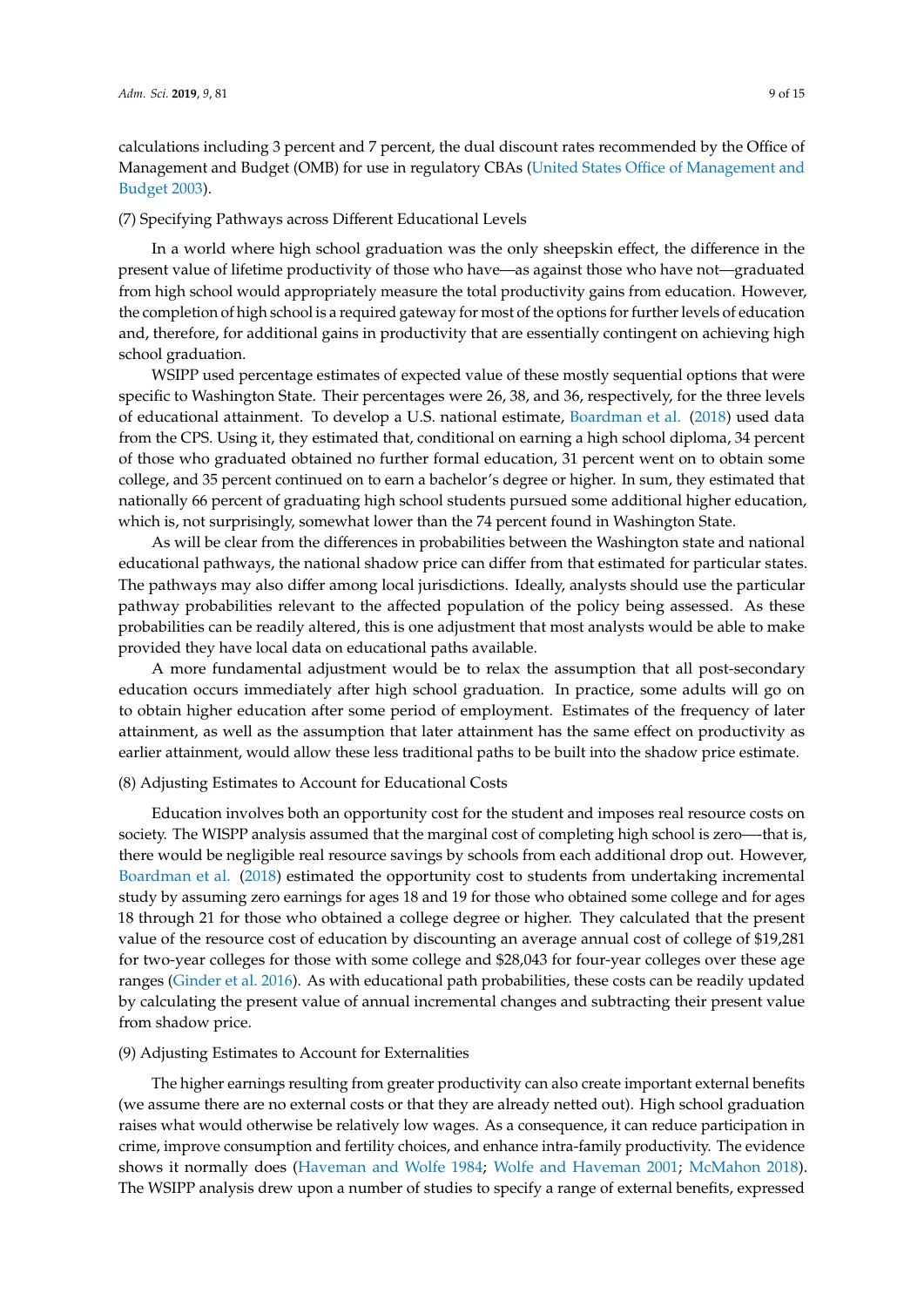as a fraction of total compensation and estimate that range as being between 0.13 and 0.42 [\(Acemoglu](#page-12-12) [and Angrist](#page-12-12) [2000;](#page-12-12) [Breton](#page-12-13) [2010\)](#page-12-13). WSIPP considered 0.37 to be the modal value of these external benefits [\(Belfield et al.](#page-12-14) [2011\)](#page-12-14).

Taking account of the externalities of educational attainment raises a number of shadow price estimation questions. First, is it reasonable to assume that externalities are proportional to total compensation across the income range? We think it is reasonable that external benefits, such as reductions in crime, would come disproportionately from increases in total compensation going to lower income individuals. Second, there might be non-market benefits, or "internalities," that increase with education. For example, educational attainment almost certainly enables people to be more informed consumers. More speculatively, it is possible that educational attainment contribute to more effective participation in public affairs that increases the overall efficient use of resources. Evidence-based answers to these questions would have value in policy analysis beyond the estimation of the shadow price of high school graduation.

# **5. Shadow Price Estimates under Di**ff**erent Parameter Assumptions**

Table [3](#page-9-0) summarizes our main results. It shows a number of different estimates of the net benefits of a single high school graduation under a number of assumptions and scenarios. The most important finding is, as Table [3](#page-9-0) shows, that a high school graduation provides net benefits, even at the highest discount rate shown. The first column of Table [3](#page-9-0) shows the alternative potential social discount rates, which range from 2 percent to 7 percent. Columns 2 and 3 show estimates of the shadow price of a policy-induced high school graduation in the United States under each of the shown discount rates. The top number in each cell of columns 2 and 3 is the point estimate using the modal values discussed above. The second and third numbers, alternatively, show means and the standard deviations from the Monte Carlos simulations, which each employed 1000 trials. The simulations introduce uncertainty into the productivity measure by assuming that the causal factors are normally distributed with the same standard deviations as those utilized by WSIPP.

| <b>Real Discount Rate (1)</b> | Productivity with Education<br>Costs(2) | Productivity with Education<br>Costs and Externalities (3) |
|-------------------------------|-----------------------------------------|------------------------------------------------------------|
|                               | 304                                     | 435                                                        |
| 2%                            | 300                                     | 407                                                        |
|                               | (60.3)                                  | (82.2)                                                     |
|                               | 228                                     | 332                                                        |
| 3%                            | 228                                     | 313                                                        |
|                               | (45.8)                                  | (62.9)                                                     |
|                               | 173                                     | 255                                                        |
| 4%                            | 171                                     | 238                                                        |
|                               | (37.6)                                  | (51.7)                                                     |
|                               | 131                                     | 216                                                        |
| $5\%$                         | 128                                     | 198                                                        |
|                               | (30.5)                                  | (41.7)                                                     |
|                               | 99                                      | 154                                                        |
| 6%                            | 98                                      | 142                                                        |
|                               | (25.4)                                  | (34.4)                                                     |
|                               | 75                                      | 121                                                        |
| 7%                            | 74                                      | 111                                                        |
|                               | (20.0)                                  | (27.0)                                                     |

<span id="page-9-0"></span>**Table 3.** U.S. High School Graduation Estimates: Alternative Discount Rates and Specifcations, Point Estimates and Monte Carlo Means (and Standard Deviations) in 1000s of 2019 Dollars.

Source: Adapted from Table C17.1, [Boardman et al.](#page-12-0) [\(2018,](#page-12-0) p. 508) with additional calculations by authors.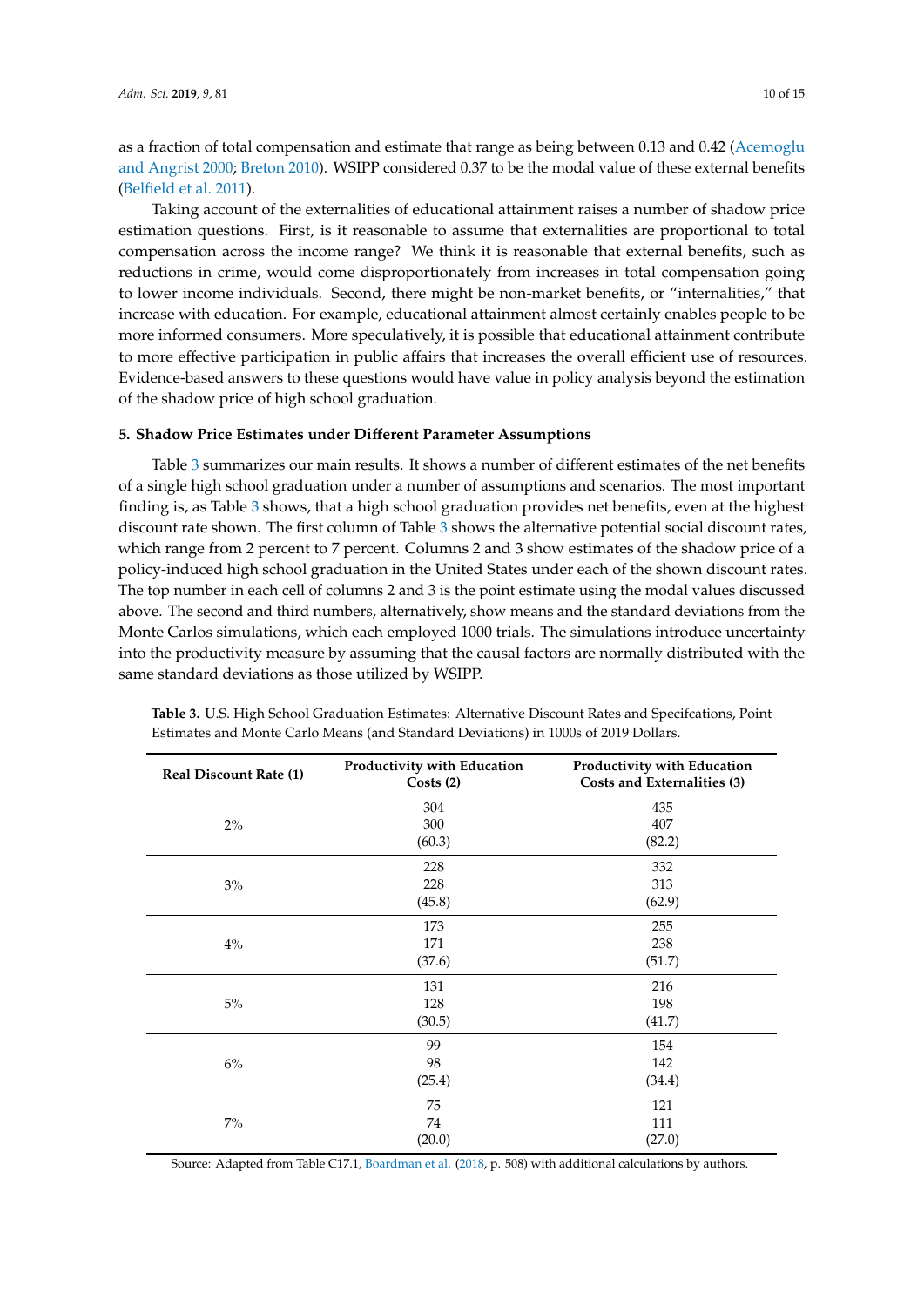For each of the discount (column 1), column 2 shows the shadow prices only including productivity gains and educational costs accruing to individuals'—essentially, the private returns of high school graduation. Most relevantly from a CBA perspective, column 3, following the WSIPP estimation procedures, provides estimates that include the estimated positive externalities—the aggregate social returns from graduation. The value of these positive externalities are estimated as being proportional to increased earnings, according to a triangular distribution over the range 0.13 to 0.42, with a modal value of 0.37.

Not surprisingly, the selected (real) discount rate from column 1 of Table [3](#page-9-0) have a substantial impact on the ultimate (dollar) estimated value of the shadow prices shown in the cells of both columns 2 and 3. The U.S. Office of Management and Budget (OMB), which reviews the RIAs for major rules issued by administrative agencies, recommends that analyses use discount rates of either 3 percent or 7 percent in calculating present values (both of these rates are shown in column 1 of Table [3\)](#page-9-0). The value of any shadow price at the lower 3 percent rate is almost three times its value at the higher 7 percent rate (obviously it is even higher at the lowest 2 percent rate). It is worth mentioning that CBAs of social programs often avoid overtly discussing the discount rate because they focus on, and often only report, the costs and benefits that occur on a one program-year basis. However, when an immediate impact, like high school graduation, actually casts a long shadow into the future, some unstated discount rate is implicitly embedded in the shadow price. So, although the impact of the discount rate is hidden, its value importantly affects the resulting estimate and the issue is only hidden, not eliminated. So preferably the implicit discount value should be revealed and discussed explicitly.

#### **6. The Value of an Additional Graduate**

As an illustration of the use of the high school graduation shadow price, we suppose that we are conducting a CBA of a program that is predicted to result in an additional 100 students graduating from high school (as explained below, we deliberately focus on a program that graduates only a relatively small number of additional students). We use the 3 percent discount, the lower of the two recommended OMB social discount rates. We also include positive externalities to estimate the shadow price for the additional 100 graduations, using either of the top two numbers in column 3 of Table [3.](#page-9-0) The estimated shadow price value of a *single* graduate including external benefits using the point estimate is \$332,000. Consequently the social monetized value of an additional hundred graduations produces a benefit estimate of \$33.2 million (\$332,000 times 100).

Alternatively, analysts could use a shadow price derived from the Monte Carlo simulations. The shadow price value of a single graduate (again including external benefits) based on the Monte Carlo simulations is slightly lower at \$313,000. This estimate takes into account several important parameter uncertainties. Using this approach, shown as the second number in the column 3 of Table [3](#page-9-0) (and again using 3 percent) produces a slightly lower aggregate benefit estimate of \$31.3 million, rather than \$33.2 million.

As CBAs of social policies often involve many uncertain parameters, most analysts believe it is more appropriate to predict a distribution of net benefits using the Monte Carlo simulation approach rather than use a point estimate. For example, CBA analysts would likely think one should be uncertain about the exact number of additional graduations under any particular policy alternative [\(Weimer et al.](#page-14-12) [2019\)](#page-14-12). Thus, to include the benefit of high school graduations in their CBA, analysts would draw a value from some assumed distribution of the number of graduations. If they drew a distribution using column 2 numbers and a 3 percent discount rate, they would get a mean value of \$275,000 with a standard deviation of \$58,800. This distribution takes account of the uncertainty in both the predicted impact and its shadow price, along with other modeled uncertainties.

## **7. Conclusions**

The availability of a shadow price for valuing additional U.S. high school graduations increases the feasibility of conducting a range of social policy CBAs. It increases feasibility not only of education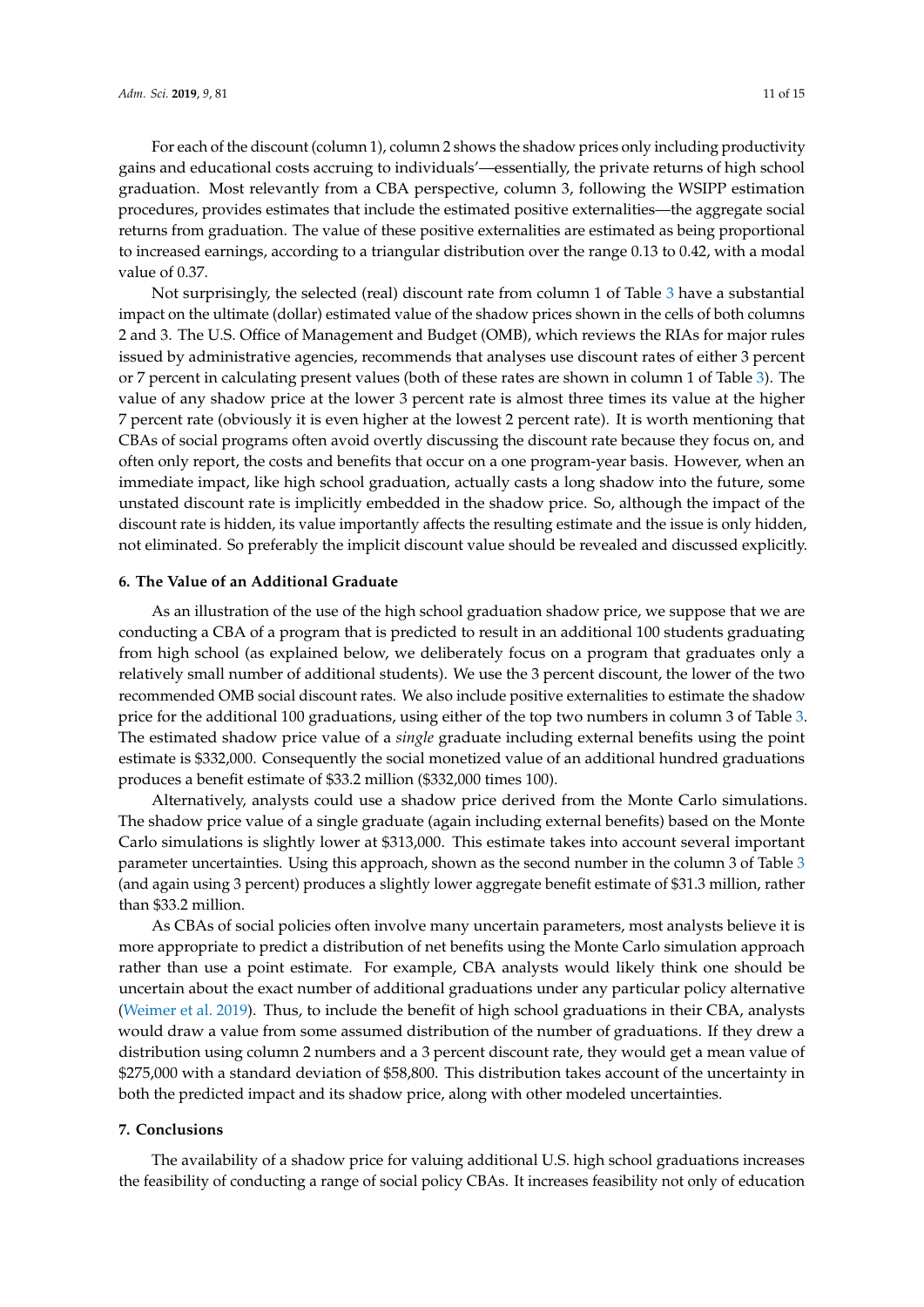policies, but also of policies in public health, criminal justice, child welfare, and other areas that can affect the likelihood of high school graduation. WSIPP played an important role in drawing on exiting academic research and available data to develop this important shadow price. We analyze the steps in the WSIPP methodology and, following [Boardman et al.](#page-12-0) [\(2018\)](#page-12-0), update and expand on their approach to provide up-to-date shadow prices under a number of varying assumptions. A plausible shadow price for a high school graduation is inherently valuable in applying CBA to various areas of U.S. social policy, but, as we discuss throughout the article, we can improve the estimates of the value, especially for particular groups of interest. Additionally, we encourage other social scientists to identify and develop additional shadow prices, especially for social policy arenas. Reducing the cost of doing CBA through increasing the availability of such "plug-in" values will potentially contribute to better public policy in social policy in the future.

We note one important limitation of the shadow prices presented in this article. These shadow prices of high school graduation only take into account minimal demographic characteristics of the high school population. For example, we do not differentiate between returns accruing to males and females. The relative value of male versus female shadow prices is not clear ex ante because there are quite a number of potentially offsetting effects. Women currently do earn less than men controlling for education level, but the ratios of total compensation at different education levels could be larger or smaller for women than for men. In most jurisdictions, women have lower mortality rates than men, but offsetting this, women also tend to have lower labor force participation rates, which reduce aggregate societal benefits. Women are less likely to commit crimes, so their incremental education may generate smaller positive externalities than men. However, as women are usually more directly involved in socialization of children, their education is likely to yield larger other kinds of positive externalities. CBA assess efficiency so different gender shadow prices would be appropriately used for men and women if available, but in addition, these differences would also increase the importance of embedding the CBA in a broader analysis that also takes account of the differences from an equity perspective.

It is worth noting three more specific caveats about the estimated shadow price of high school graduation. First, unlike some other shadow prices, this shadow price is quite specific to the U.S. and is not readily transferrable to other countries. This is in contrast to other well-developed shadow prices derived from U.S. sources, such as the value of statistical life or the shadow price for valuing changes in mortality risks, which can be usefully transferred to other countries by taking account of baseline risks and income levels [\(Hammitt and Robinson](#page-13-23) [2011\)](#page-13-23). The value of an incremental high school graduation shadow price depends fundamentally on data and assumptions based on the U.S. labor and educational market contexts. The good news is that analysts in non-U.S. jurisdictions could readily employ the general methodology employed here to develop customized shadow prices for educational attainment that are specific to their jurisdiction of interest.

Second, and relatedly, this shadow price is only applicable to incremental changes in U.S. graduation rates. It can reasonably be used in a range of CBAs of local social policies that individually do not substantially affect the distribution of educational attainment in the U.S. as a whole, but it would not be reasonable to use the shadow price to answer the question about the social benefits of achieving nearly universal graduation from high school in the United States—that is about a non-marginal output change in graduation levels. Large changes in the distribution of attainment would almost certainly change the relative returns to the higher levels of educational attainment that primarily drive the value of the shadow price.

Third, because the shadow price we recommend relies on a large number of empirical estimates of parameters that cannot be known with certainty, its value should be viewed as inherently uncertain; the standard errors from the Monte Carlo simulations provide only a rough gauge of this uncertainty. Predictions of the values of the full compensation parameter implicitly assume that the structure of the U.S. economy will remain roughly the same over the next generation. Estimates of the causal impacts of educational attainment rely on econometric procedures that can be prone to giving misleading results. Estimating the value of the wide range and kind of positive externalities of education inevitably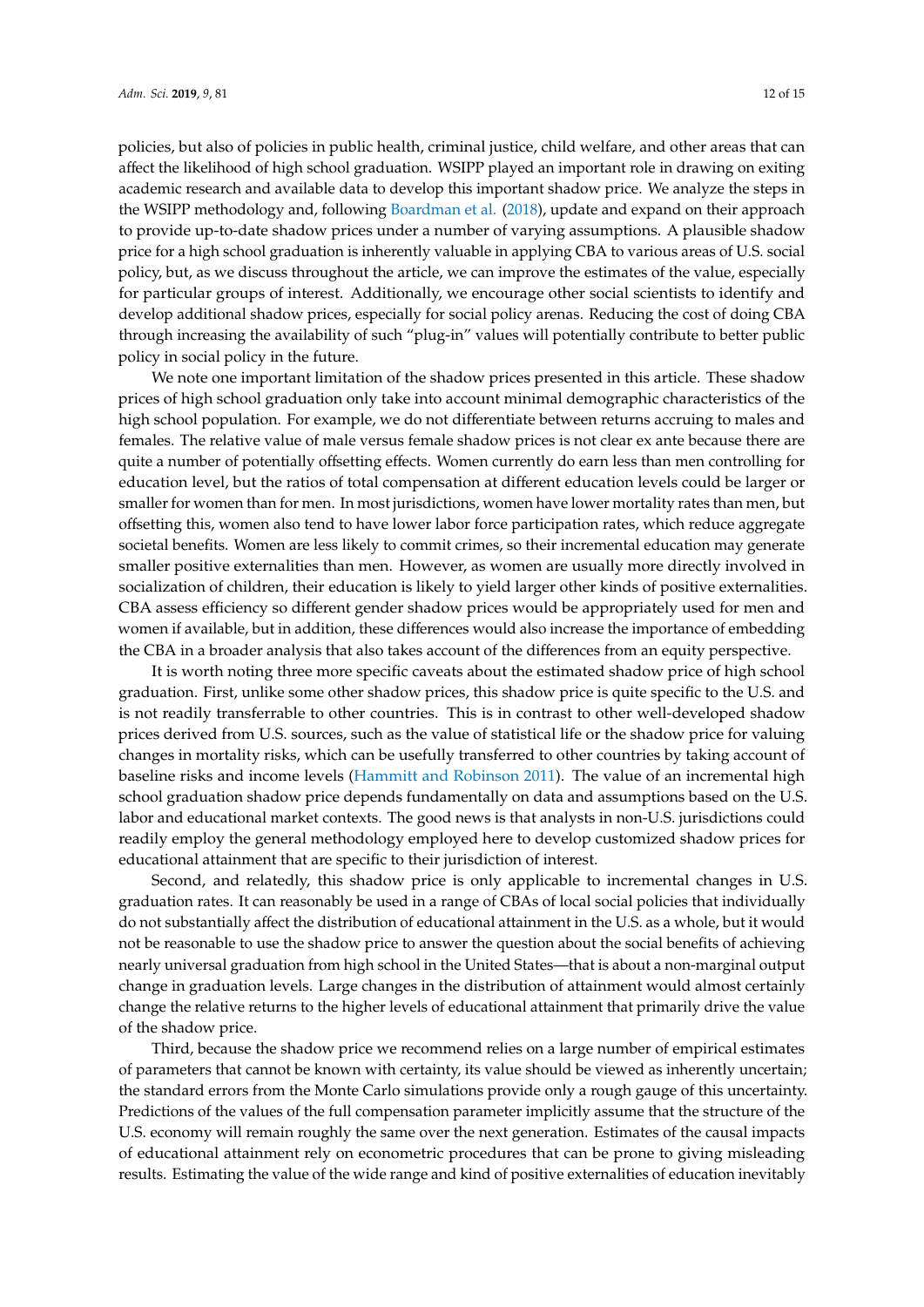requires reliance on a large number of assumptions and diverse empirics. For example, it is certainly a strong assumption that these externalities are proportional to compensation over the entire range of worker compensation. Yet, a CBA cannot provide a good assessment of the relative efficiency of public policies if important effects are simply ignored. In these circumstances, valuing these impacts with an uncertain, but plausible, shadow price is better from a CBA perspective than is ignoring them. This would be the effect of setting the shadow price of these externalities effectively to zero by leaving the impact out of the analysis [\(Weimer](#page-14-13) [2015\)](#page-14-13). Nonetheless, because of the various limitations and caveats, the shadow price we propose should be viewed as plausible, but approximate.

**Author Contributions:** A.V.R. initiated and organized the project and W.D.L. performed estimation. Both authors contributed equally to the writing and editing of the manuscript.

**Funding:** The research received no external funding.

**Conflicts of Interest:** The authors declare they have no conflict of interest.

### **References**

- <span id="page-12-12"></span>Acemoglu, Daron, and Joshua Angrist. 2000. How Large Are Human Capital Externalities: Evidence from Compulsory Schooling Laws. *NBER Macroeconomics Annual* 15: 9–59. [\[CrossRef\]](http://dx.doi.org/10.1086/654403)
- <span id="page-12-15"></span>Aldy, Joseph E., and W. Kip Viscusi. 2007. Age Differences in the Value of Statistical Life: Revealed Preference Evidence. *Review of Environmental Economics and Policy* 1: 241–60. [\[CrossRef\]](http://dx.doi.org/10.1093/reep/rem014)
- <span id="page-12-5"></span>Aos, Steve, Marna Miller, and Elizabeth Drake. 2006. *Evidence-Based Public Policy Options to Reduce Future Prison Construction, Criminal Justice Costs, and Crime Rates*; Olympia: Washington State Institute for Public Policy.
- <span id="page-12-10"></span>Arias, Elizabeth. 2014. United States Life Tables: 2010. *National Vital Statistics Report* 63: 1–62.
- <span id="page-12-2"></span>Arrow, Kenneth, Robert Solow, Paul Portney, Edward Leamer, Roy Radner, and Howard Schuman. 1993. Report of the NOAA Panel on Contingent Valuation. *Federal Register* 58: 4601–14.
- <span id="page-12-14"></span>Belfield, Clive, Fiona Hollands, and Henry Levin. 2011. *What Are the Social and Economic Returns?* New York: Campaign for Educational Equity, Teachers College, Columbia University.
- <span id="page-12-1"></span>Belfield, Clive, and Henry M. Levin. 2007. *The Price We Pay Economic and Social Consequences of Inadequate Education*. Washington, DC: Brookings Institution Press.
- <span id="page-12-7"></span>Black, Sandra E., and Lisa M. Lynch. 2001. How to Compete: The Impact of Workplace Practices and Information Technology on Productivity. *Review of Economics and Statistics* 83: 434–45. [\[CrossRef\]](http://dx.doi.org/10.1162/00346530152480081)
- <span id="page-12-8"></span>Black, Sandra E., and Lisa M. Lynch. 2004. What's Driving the New Economy? The Benefits of Workplace Innovation. *Economic Journal* 114: F97–F116. [\[CrossRef\]](http://dx.doi.org/10.1111/j.0013-0133.2004.00189.x)
- <span id="page-12-4"></span>Boardman, Anthony, and Aidan Vining. 2017. There Are Many (Well More than One) Paths to Nirvana: The Economic Evaluation of Social Policies. In *Handbook of Social Policy Evaluation*. Edited by Bent Greve. Cheltenham and Northampton: Edward Elgar.
- <span id="page-12-6"></span>Boardman, Anthony, David Greenberg, Aidan Vining, and David Weimer. 1997. Plug-In Shadow Price Estimates for Policy Analysis. *The Annals of Regional Science* 31: 299–324. [\[CrossRef\]](http://dx.doi.org/10.1007/s001680050051)
- <span id="page-12-0"></span>Boardman, Anthony, David Greenberg, Aidan Vining, and David Weimer. 2018. *Cost–benefit Analysis: Concepts and Practice*, 5th ed. New York: Cambridge University Press.
- <span id="page-12-13"></span>Breton, Theodore. 2010. Schooling and National Income: How Large Are the Externalities? Revised Estimates. *Education Economics* 18: 455–56. [\[CrossRef\]](http://dx.doi.org/10.1080/09645292.2010.524430)
- <span id="page-12-9"></span>Burger, Kasper. 2010. How Does Early Childhood Care and Education Affect Cognitive Development? An International Review of the Effects of Early Interventions for Children from Different Social Backgrounds. *Early Childhood Research Quarterly* 25: 140–65. [\[CrossRef\]](http://dx.doi.org/10.1016/j.ecresq.2009.11.001)
- <span id="page-12-3"></span>Copeland, Curtis. 2011. *Cost–benefit and Other Analysis Requirements in the Rulemaking Process*; Washington, DC: Congressional Research Service.
- <span id="page-12-17"></span>Cutler, David, and Adriana Lleras-Muney. 2010. Understanding Differences in Health Behaviors by Education. *Journal of Health Economics* 29: 1–28. [\[CrossRef\]](http://dx.doi.org/10.1016/j.jhealeco.2009.10.003)
- <span id="page-12-11"></span>Current Population Survey. 2018. Available online: https://www.census.gov/[programs-surveys](https://www.census.gov/programs-surveys/cps.html)/cps.html (accessed on 5 September 2019).
- <span id="page-12-16"></span>Deaton, Angus. 2015. *The Great Escape: Health, Wealth and the Origins of Inequality*. Princeton: Princeton University Press.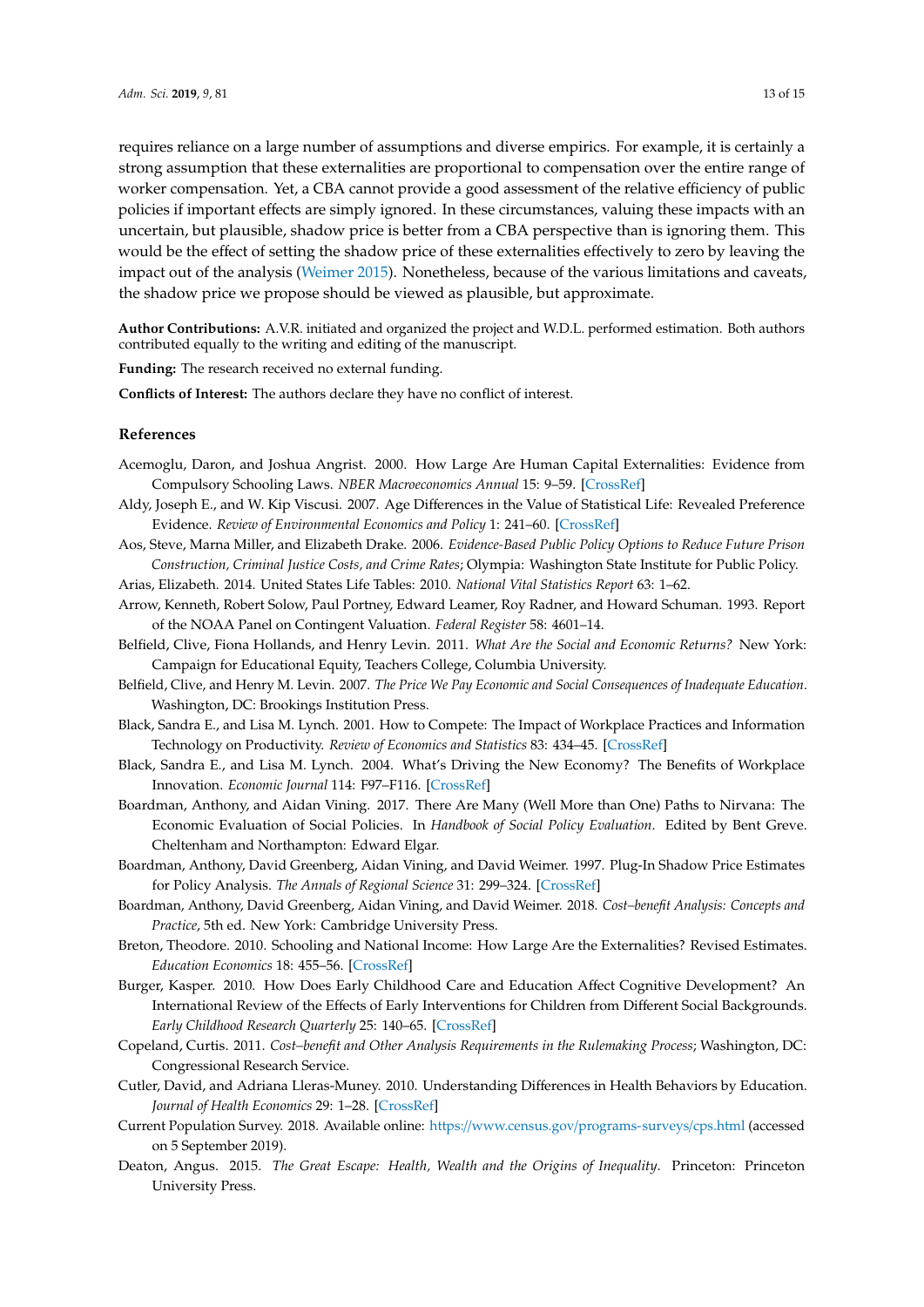- <span id="page-13-16"></span>Doms, Mark, Timothy Dunne, and Kenneth Troske. 1997. Wages, Wages, and Technology. *The Quarterly Journal of Economics* 112: 253–90. [\[CrossRef\]](http://dx.doi.org/10.1162/003355397555181)
- <span id="page-13-3"></span>Ferrer, Ana, and W. Craig Riddell. 2001. *Sheepskin E*ff*ects and the Returns to Education*. Available online: http://[qed.econ.queensu.ca](http://qed.econ.queensu.ca/pub/jdi/deutsch/edu_conf/Ferrer.pdf)/pub/jdi/deutsch/edu\_conf/Ferrer.pdf (accessed on 5 September 2019).
- <span id="page-13-20"></span>Ginder, Scott, Janice Kelly-Reid, and Farrah Mann. 2016. Postsecondary Institutions and Cost of Attendance in 2015–2016; Degrees and Other Awards Conferred, 2014–15; and 12-Month Enrollment, 2014–15: First Look (Provisional Data). National Center for Education Statistics Report NCES 2016-112rev. Available online: https://nces.ed.gov/pubs2016/[2016112rev.pdf](https://nces.ed.gov/pubs2016/2016112rev.pdf) (accessed on 16 October 2019).
- <span id="page-13-17"></span>Goldman, Dana, and James Smith. 2011. The Increasing Value of Education to Health. *Social Science and Medicine* 72: 1728–37. [\[CrossRef\]](http://dx.doi.org/10.1016/j.socscimed.2011.02.047) [\[PubMed\]](http://www.ncbi.nlm.nih.gov/pubmed/21555176)
- <span id="page-13-18"></span>Haas, Steven A. 2006. Health Selection and the Process of Social Stratification: The Effect of Childhood Health on Socioeconomic Attainment. *Journal of Health and Social Behavior* 47: 339–54. [\[CrossRef\]](http://dx.doi.org/10.1177/002214650604700403) [\[PubMed\]](http://www.ncbi.nlm.nih.gov/pubmed/17240924)
- <span id="page-13-23"></span>Hammitt, James, and Lisa Robinson. 2011. The Income Elasticity of the Value per Statistical Life: Transferring Estimates between High and Low Income Populations. *Journal of Benefit-Cost Analysis* 2: 1–29. [\[CrossRef\]](http://dx.doi.org/10.2202/2152-2812.1009)
- <span id="page-13-8"></span>Hammond, Richard. 1966. Convention and Limitation in Benefit-Cost Analysis. *Natural Resources Journal* 6: 195–222.
- <span id="page-13-9"></span><span id="page-13-4"></span>Hanley, Nick, and Clive Spash. 1993. *Cost–Benefit Analysis and the Environment*. Northampton: Edward Elgar.
- Hanushek, Eric. 2009. The Economic Value of Education and Cognitive Skills. In *Handbook of Education Policy Research*. Edited by Gary Sykes, Barbara Schneider and David Plank. New York: Routledge, pp. 39–56.
- <span id="page-13-5"></span>Hanushek, Eric A., Guido Schwerdt, Simon Wiederhold, and Ludger Woessmann. 2015. Returns to Skills around the World: Evidence from PIAAC. *European Economic Review* 73: 103–30. [\[CrossRef\]](http://dx.doi.org/10.1016/j.euroecorev.2014.10.006)
- <span id="page-13-21"></span>Haveman, Robert, and Barbara Wolfe. 1984. Schooling and Economic Well-being: The Role of Nonmarket Effects. *Journal of Human Resources* 19: 377–407. [\[CrossRef\]](http://dx.doi.org/10.2307/145879)
- <span id="page-13-14"></span>Heckman, James, John Humphries, and Gregory Veramendi. 2015. The Causal Effects of Education on Earnings and Health. Unpublished Manuscript. Chicago: Department of Economics, University of Chicago.
- <span id="page-13-0"></span>Hungerford, Thomas, and Gary Solon. 1987. Sheepskin Effects in the Returns to Education. *Review of Economics and Statistics* 69: 175–77. [\[CrossRef\]](http://dx.doi.org/10.2307/1937919)
- <span id="page-13-1"></span>Jaeger, David, and Marianne Page. 1996. Degrees Matter: New Evidence on Sheepskin Effects in the Returns to Education. *Review of Economics and Statistics* 78: 733–40. [\[CrossRef\]](http://dx.doi.org/10.2307/2109960)
- <span id="page-13-10"></span>Lee, Stephanie, and Steve Aos. 2011. Using Cost–benefit Analysis to Understand the Value of Social Interventions. *Research on Social Work Practice* 21: 682–88. [\[CrossRef\]](http://dx.doi.org/10.1177/1049731511410551)
- <span id="page-13-11"></span>McCollister, Kathryn, Michael French, and Hai Fang. 2010. The Cost of Crime to Society: New Crime-Specific Estimates for Policy and Program Evaluation. *Drug and Alcohol Dependence* 108: 98–109. [\[CrossRef\]](http://dx.doi.org/10.1016/j.drugalcdep.2009.12.002) [\[PubMed\]](http://www.ncbi.nlm.nih.gov/pubmed/20071107)
- <span id="page-13-12"></span>McCollister, Kathryn, Xuan Yang, Bisma Sayed, Michael French, Jared Leff, and Bruce Schackman. 2017. Monetary Conversion Factors for Economic Evaluations of Substance Use Disorders. *Journal of Substance Abuse Treatment* 81: 25–34. [\[CrossRef\]](http://dx.doi.org/10.1016/j.jsat.2017.07.008) [\[PubMed\]](http://www.ncbi.nlm.nih.gov/pubmed/28847452)
- <span id="page-13-13"></span>McCollister, Kathryn, Xuan Yang, Sean Murphy, Jared Leff, Richard Kronmal, Heidi Crane, Redonna Chandler, Faye S. Taxman, Daniel J. Feaster, Lisa R. Metsch, and et al. 2018. Criminal Justice Measures for Economic Data Harmonization in Substance Use Disorder Research. *Health & Justice* 6: 17. [\[CrossRef\]](http://dx.doi.org/10.1186/s40352-018-0073-6)
- <span id="page-13-22"></span>McMahon, Walter. 2018. The Total Return to Higher Education: Is there Underinvestment for Economic Growth and Development? *The Quarterly Review of Economics and Finance* 70: 90–111. [\[CrossRef\]](http://dx.doi.org/10.1016/j.qref.2018.05.005)
- <span id="page-13-6"></span>Moore, Mark, Anthony Boardman, Aidan Vining, David Weimer, and David H. Greenberg. 2004. "Just give me a number!" Practical Values for the Social Discount Rate. *Journal of Policy Analysis and Management* 23: 789–812. [\[CrossRef\]](http://dx.doi.org/10.1002/pam.20047)
- <span id="page-13-19"></span>Moore, Mark, Anthony Boardman, and Aidan Vining. 2013. More Appropriate Discounting: The Rate of Social Time Preference and the Value of the Social Discount Rate. *Journal of Benefit-Cost Analysis* 4: 1–16. [\[CrossRef\]](http://dx.doi.org/10.1515/jbca-2012-0008)
- <span id="page-13-15"></span>Moretti, Enrico. 2004. Estimating the Social Returns to Higher Education: Evidence from Longitudinal and Repeated Cross-Sectional Data. *Journal of Econometrics* 121: 175–212. [\[CrossRef\]](http://dx.doi.org/10.1016/j.jeconom.2003.10.015)
- <span id="page-13-7"></span>Murnane, Richard. 2013. US High School Graduation Rates. Patterns and Explanations. *Journal of Economic Literature* 51: 370–422. [\[CrossRef\]](http://dx.doi.org/10.1257/jel.51.2.370)
- <span id="page-13-2"></span>Neal, Derek. 1997. The Effects of Catholic Secondary Schooling on Educational Attainment. *Journal of Labor Economics* 15: 98–123. [\[CrossRef\]](http://dx.doi.org/10.1086/209848)